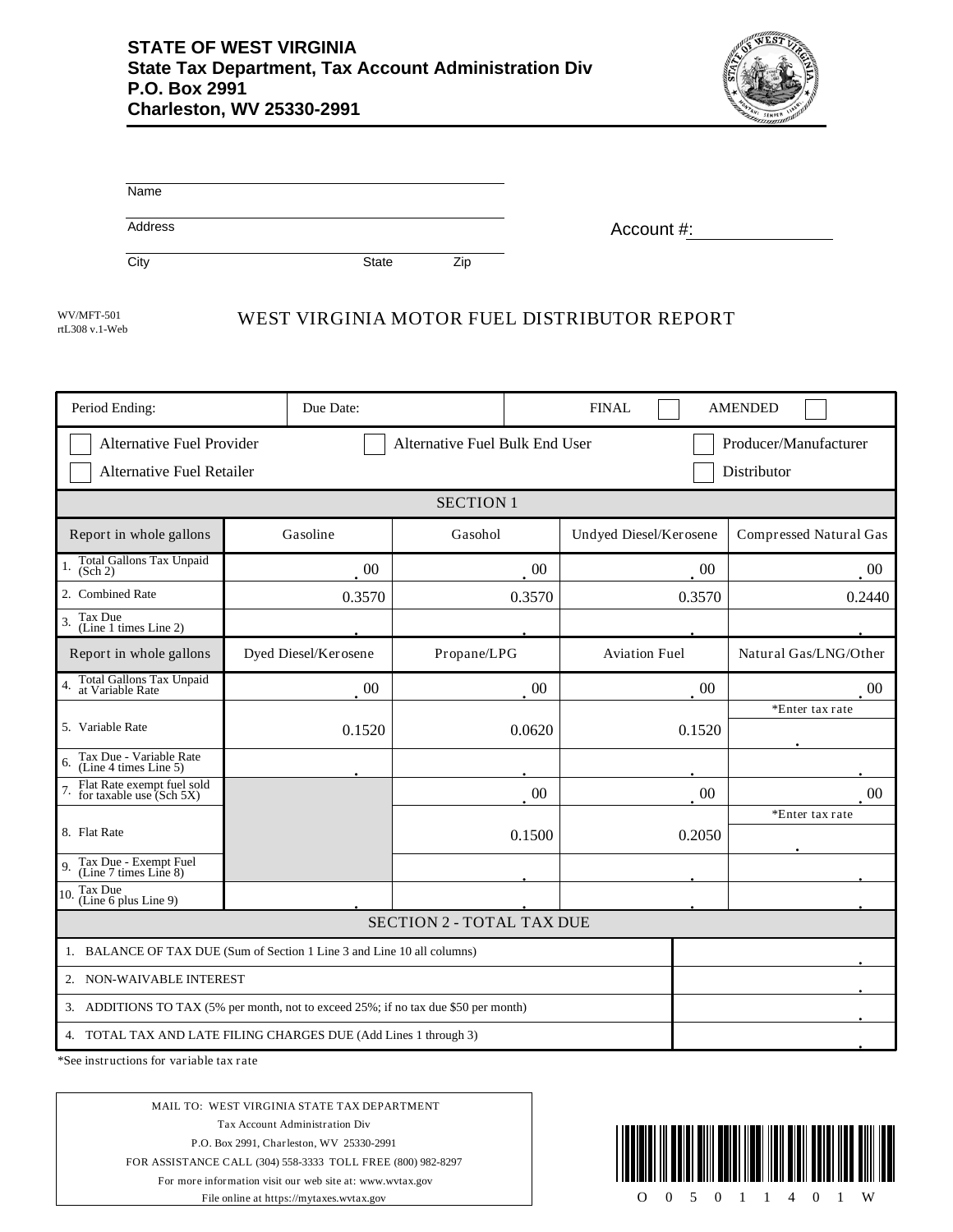## Filing Information

#### OVERVIEW:

- PROVIDE ALL INFORMATION REQUESTED ON THIS REPORT.
- Your report must be postmarked by the Last Day of the month following the report month.
- ATTACH ALL REQUIRED SCHEDULES.
- EXCEPTION: Alternative fuel providers are NOT required to file schedules.

## REQUIRED SCHEDULES Schedule 1 - Schedule of Tax-Paid Receipts Schedule 5 - Schedule of Tax Collected Disbursements Schedule 2 - Schedule of Untaxed Receipts Schedule 5X - Schedule of motor fuel exempt from flat rate sold for use on highway

## Instructions for Completing Section 1 Lines 1 through 10

|                      | Line 1 For each product type, enter the number of gallons received Tax Unpaid.<br>NOTE - You must file a Distributor Schedule of Tax-Unpaid Receipts Schedule 2.                                                                                                                                                                                                      |
|----------------------|-----------------------------------------------------------------------------------------------------------------------------------------------------------------------------------------------------------------------------------------------------------------------------------------------------------------------------------------------------------------------|
|                      | Line 2 Combined Rate                                                                                                                                                                                                                                                                                                                                                  |
|                      | Line 3 Tax Due; enter the result of the following: Multiply Lines 1 and 2.                                                                                                                                                                                                                                                                                            |
|                      | Line 4 For each product type, enter the number of gallons received or produced Tax Unpaid, subject to the variable rate.<br>NOTE - You must file a Schedule of Tax-Unpaid Receipts Schedule 2.                                                                                                                                                                        |
| Line 5 Variable Rate |                                                                                                                                                                                                                                                                                                                                                                       |
|                      | Line 6 For each product type, enter the result of the following: Multiply Lines 4 and 5                                                                                                                                                                                                                                                                               |
|                      | Line 7 _________ Enter invoiced gallons of fuel exempt from the flat rate used for taxable purpose (on-highway).<br>NOTE - You must file a Schedule of On-Highway Exempt Fuel Disbursements (Schedule 5X) for motor fuel exempt<br>from the flat rate tax and used on highway. Total invoiced gallons from Schedule 5X must match Line 7 on the front of this report. |
| Line 8 Flat Rate     |                                                                                                                                                                                                                                                                                                                                                                       |
|                      | Line 9 Fuel exempt from flat rate sold for taxable use tax due; enter the result of the following, Line 7 multiplied by                                                                                                                                                                                                                                               |

- Flat Rate on Line 8.
- Line 10 Tax Due; enter the result of the following: Add Lines 6 and 9.

## Instructions for Completing Section 2 Lines 1 through 4

- Line 1 **Balance of Tax Due.** Sum of Section 1 Line 3 and Line 10 all columns.
- Line 2 \_\_\_\_\_\_\_\_\_\_\_\_\_\_\_ Non-Waivable Interest
- Line 3 In addition to interest, a penalty of 5% per month (not to exceed 25%) is imposed if the return is late. Multiply Line 1 by 0.05 by the number of months late. If no tax is due, a late filing penalty of \$50 per month for each month or part of a month after the due date must be remitted.
- Line 4 Total Tax and Late Filing Charges Due. Add Lines 1 through 3.

| Sign Your Return                                                                                                                                                                                |                                    |                  |        |
|-------------------------------------------------------------------------------------------------------------------------------------------------------------------------------------------------|------------------------------------|------------------|--------|
| Under penalties of perjury, I declare that I have examined this return (including accompanying schedules and statements) and to the best of my knowledge<br>and belief it is true and complete. |                                    |                  |        |
| (Signature of Taxpayer)                                                                                                                                                                         | (Name of Taxpayer - Type or Print) | (Title)          | (Date) |
| (Person to Contact Concerning this Return)                                                                                                                                                      | (Telephone Number)                 | (E-mail Address) |        |
| (Signature of preparer other than taxpayer)                                                                                                                                                     | (Address)                          |                  | (Date) |